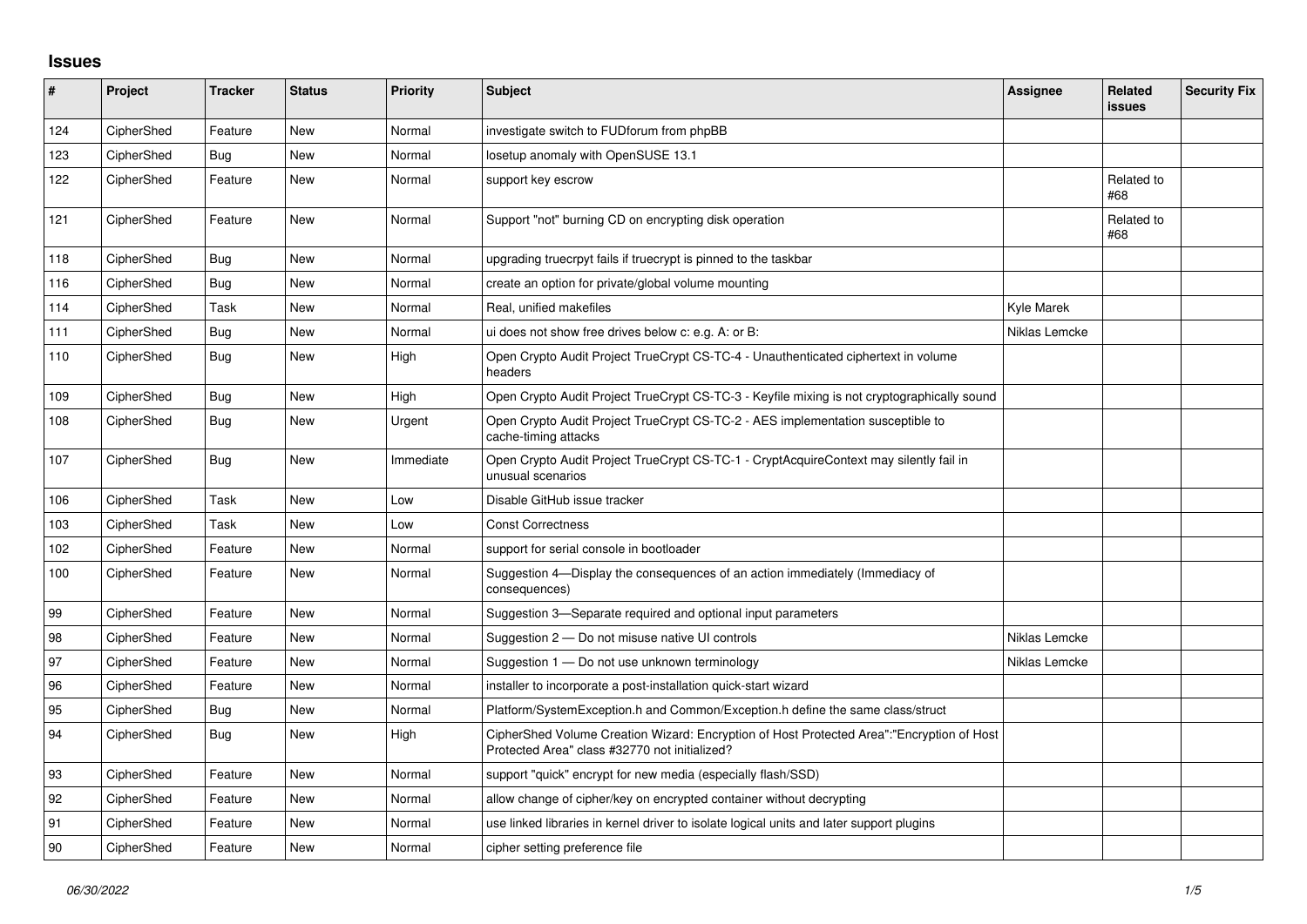| #  | Project    | <b>Tracker</b> | <b>Status</b> | Priority | Subject                                                                                                  | <b>Assignee</b> | Related<br><b>issues</b> | <b>Security Fix</b> |
|----|------------|----------------|---------------|----------|----------------------------------------------------------------------------------------------------------|-----------------|--------------------------|---------------------|
| 89 | CipherShed | Feature        | New           | Normal   | Support the Common Criteria Collaborative Protection Profile for Full Disk Encryption                    |                 |                          |                     |
| 88 | CipherShed | <b>Bug</b>     | New           | Normal   | smart card support for containers                                                                        |                 |                          |                     |
| 87 | CipherShed | Feature        | New           | Low      | support multiple hidden volumes                                                                          |                 |                          |                     |
| 85 | CipherShed | <b>Bug</b>     | New           | Normal   | Digcode.c is 9917 lines long, split it up                                                                |                 |                          |                     |
| 84 | CipherShed | Bug            | New           | Normal   | wcsncpy is subject to buffer overflow                                                                    |                 |                          |                     |
| 83 | CipherShed | <b>Bug</b>     | <b>New</b>    | Normal   | deduplicate file names                                                                                   |                 |                          |                     |
| 82 | CipherShed | Feature        | New           | Normal   | add sparse file detection to non-windows versions                                                        |                 |                          |                     |
| 81 | CipherShed | Feature        | New           | Normal   | Decrypt System drive via commandline                                                                     |                 |                          |                     |
| 80 | CipherShed | Bug            | New           | Low      | TEST CASE: ubuntu 14 GUI install                                                                         |                 |                          |                     |
| 79 | CipherShed | Feature        | New           | Low      | document a list of file systems compatible with Hidden Volume usage                                      |                 |                          |                     |
| 78 | CipherShed | <b>Bug</b>     | New           | Normal   | update the ciphershed.org website, automatically                                                         |                 |                          |                     |
| 76 | CipherShed | Bug            | New           | Normal   | MakeSelfExtractingPackage used in CI cannot have dialog boxes                                            |                 |                          |                     |
| 75 | CipherShed | Feature        | New           | Low      | code coverage - ConvertUTF.c                                                                             |                 |                          |                     |
| 74 | CipherShed | <b>Bug</b>     | New           | Normal   | Hardcoded Build date in Help->About window                                                               |                 |                          |                     |
| 73 | CipherShed | <b>Bug</b>     | New           | Normal   | Truecrypt icon showing in taskbar                                                                        |                 |                          |                     |
| 72 | CipherShed | Bug            | New           | Normal   | The installation fails, but a message (from windows?) says it succeeds and asks if you want<br>to reboot |                 |                          |                     |
| 71 | CipherShed | Bug            | New           | High     | passwords using non-ascii                                                                                |                 |                          |                     |
| 70 | CipherShed | Feature        | New           | Normal   | track git info in build                                                                                  |                 |                          |                     |
| 69 | CipherShed | Feature        | New           | Low      | integration test: mounting and sharing volumes                                                           |                 |                          |                     |
| 67 | CipherShed | Feature        | New           | Normal   | print a backup                                                                                           |                 |                          |                     |
| 66 | CipherShed | Feature        | New           | Normal   | provide robust API for usermode interaction with kernel driver                                           |                 |                          |                     |
| 65 | CipherShed | Feature        | New           | Normal   | pure 64 bit version for windows                                                                          |                 | Related to<br>#63        |                     |
| 64 | CipherShed | Task           | New           | Normal   | Rewrite or remove LongReverse in Common/Dlgcode.c                                                        |                 |                          |                     |
| 63 | CipherShed | Bug            | New           | Normal   | 64 bit gui on 64 bit systems                                                                             |                 | Related to<br>#65        |                     |
| 62 | CipherShed | Feature        | New           | Normal   | Administrative Configuration for Enterprise IT                                                           |                 |                          |                     |
| 61 | CipherShed | Feature        | New           | Normal   | optionally support TPM                                                                                   |                 |                          |                     |
| 60 | CipherShed | Feature        | New           | Normal   | Enhanced UX - shell extension for container management                                                   |                 | Related to<br>#34        |                     |
| 59 | CipherShed | <b>Bug</b>     | New           | Low      | optimized rescue disk                                                                                    |                 | Related to<br>#52        |                     |
| 58 | CipherShed | Feature        | New           | Low      | Tablet / Touch screen / non-keyboard boot support                                                        |                 |                          |                     |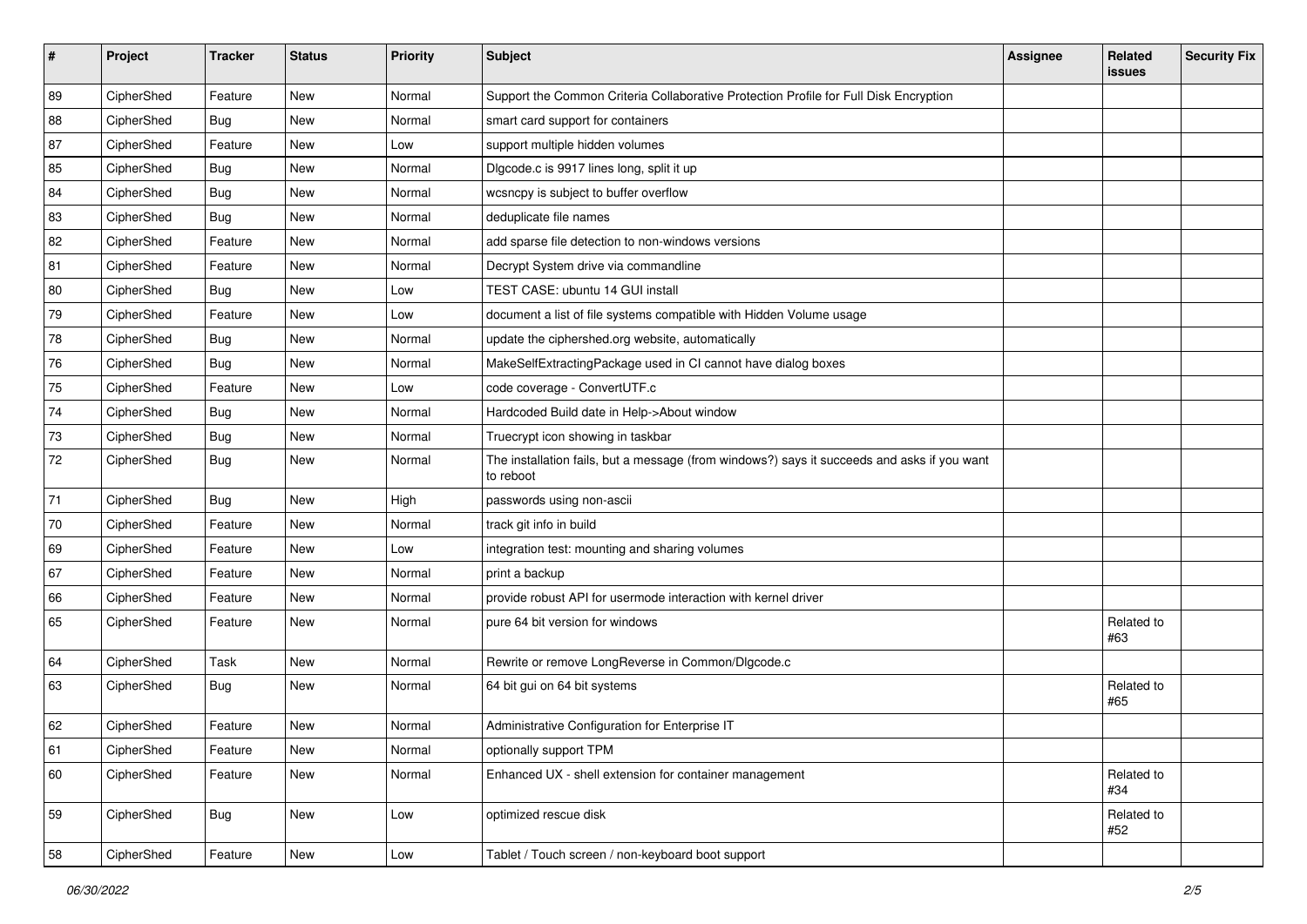| $\pmb{\#}$ | Project    | <b>Tracker</b> | <b>Status</b> | <b>Priority</b> | <b>Subject</b>                                                  | <b>Assignee</b> | Related<br><b>issues</b> | <b>Security Fix</b> |
|------------|------------|----------------|---------------|-----------------|-----------------------------------------------------------------|-----------------|--------------------------|---------------------|
| 57         | CipherShed | Feature        | <b>New</b>    | Normal          | Skein support                                                   |                 |                          |                     |
| 56         | CipherShed | <b>Bug</b>     | <b>New</b>    | Low             | FreeBSD support                                                 |                 |                          |                     |
| 54         | CipherShed | Feature        | New           | Low             | Self Destruct Password                                          |                 |                          |                     |
| 53         | CipherShed | Feature        | <b>New</b>    | Low             | Portable / non-admin volume browser                             |                 |                          |                     |
| 52         | CipherShed | Feature        | New           | Low             | recovery utility & tools                                        |                 | Related to<br>#59        |                     |
| 50         | CipherShed | Feature        | <b>New</b>    | Normal          | Linux FDE                                                       |                 | Related to<br>$\#5$      |                     |
| 48         | CipherShed | <b>Bug</b>     | <b>New</b>    | High            | EncryptDataUnits() lacks error handling                         |                 |                          |                     |
| 47         | CipherShed | <b>Bug</b>     | <b>New</b>    | High            | GetWipePassCount() / WipeBuffer() can cause BSOD                |                 |                          |                     |
| 46         | CipherShed | <b>Bug</b>     | New           | High            | MountVolume() device check bypass                               |                 |                          |                     |
| 45         | CipherShed | <b>Bug</b>     | <b>New</b>    | High            | MainThreadProc() integer overflow                               |                 |                          |                     |
| 44         | CipherShed | <b>Bug</b>     | New           | High            | TC_IOCTL_OPEN_TEST multiple issues                              |                 |                          |                     |
| 43         | CipherShed | <b>Bug</b>     | <b>New</b>    | High            | IOCTL_DISK_VERIFY integer overflow                              |                 |                          |                     |
| 42         | CipherShed | <b>Bug</b>     | <b>New</b>    | High            | TC_IOCTL_GET_SYSTEM_DRIVE_DUMP_CONFIG kernel pointer disclosure |                 |                          |                     |
| 41         | CipherShed | <b>Bug</b>     | <b>New</b>    | High            | Windows kernel driver uses memset() to clear sensitive data     |                 |                          |                     |
| 40         | CipherShed | <b>Bug</b>     | <b>New</b>    | High            | Multiple issues in the bootloader decompressor                  |                 |                          |                     |
| 39         | CipherShed | <b>Bug</b>     | New           | High            | Sensitive information might be paged out from kernel stacks     |                 |                          |                     |
| 38         | CipherShed | <b>Bug</b>     | New           | High            | Weak Volume Header key derivation algorithm                     |                 | Blocked by<br>#49        |                     |
| 37         | CipherShed | <b>Bug</b>     | <b>New</b>    | High            | Open Crypto Audit Project issues                                |                 |                          |                     |
| 36         | CipherShed | Feature        | <b>New</b>    | Normal          | support multiple actors to open an encrypted volume             |                 |                          |                     |
| 34         | CipherShed | Feature        | New           | Normal          | windows mount point support                                     |                 | Related to<br>#60        |                     |
| 33         | CipherShed | Feature        | <b>New</b>    | Normal          | windows comamnd line volume creation                            |                 |                          |                     |
| 32         | CipherShed | Feature        | <b>New</b>    | Normal          | truecrypt.ch ideas thread                                       |                 |                          |                     |
| 31         | CipherShed | <b>Bug</b>     | New           | Normal          | there is duplicate code for password character checking         | Jason Pyeron    | Related to<br>#30        |                     |
| 26         | CipherShed | <b>Bug</b>     | <b>New</b>    | Normal          | Large External Drive Support on Mac (>512byte sector size)      |                 |                          |                     |
| 25         | CipherShed | Task           | New           | Normal          | Broken applinks                                                 |                 | Related to<br>#14        |                     |
| 24         | CipherShed | Task           | New           | Normal          | Add Windows 8 / Server 2012                                     | Rocki H         |                          |                     |
| 23         | CipherShed | Bug            | New           | Normal          | Windows 8 / 8.1 Fast Startup                                    | Rocki H         |                          |                     |
| 21         | CipherShed | Bug            | New           | High            | Method of mounting may be exploited                             |                 |                          |                     |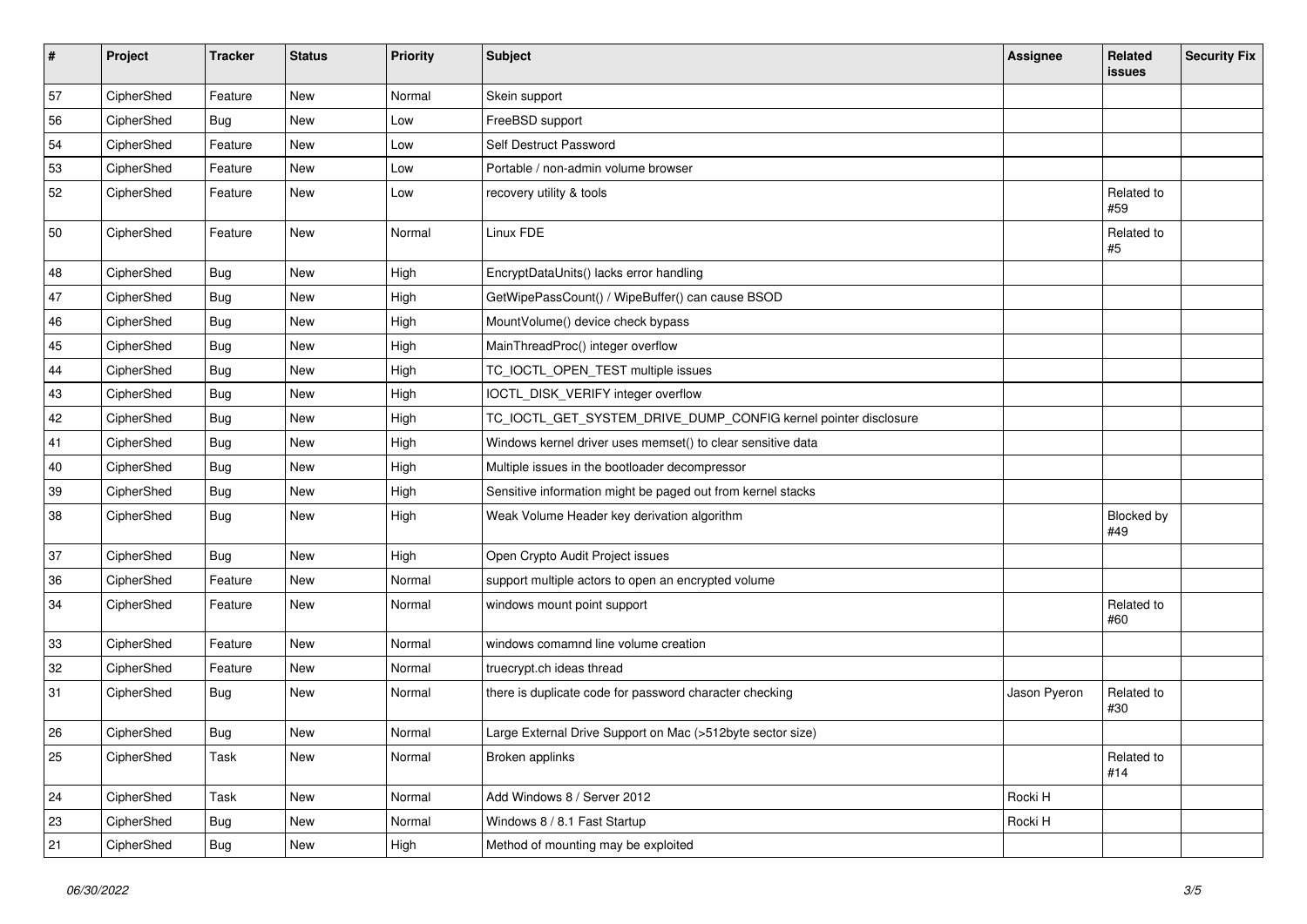| $\vert$ #        | Project    | <b>Tracker</b> | <b>Status</b> | Priority | Subject                                                        | Assignee                    | <b>Related</b><br><b>issues</b>                           | <b>Security Fix</b> |
|------------------|------------|----------------|---------------|----------|----------------------------------------------------------------|-----------------------------|-----------------------------------------------------------|---------------------|
| 20               | CipherShed | <b>Task</b>    | New           | Normal   | Create dmg for os x                                            |                             |                                                           |                     |
| 19               | CipherShed | Task           | New           | Normal   | Create pkgbuild for arch                                       |                             |                                                           |                     |
| 18               | CipherShed | Task           | New           | Normal   | Create rpm packaging                                           |                             |                                                           |                     |
| 17               | CipherShed | Task           | New           | Normal   | Create debian packaging                                        |                             |                                                           |                     |
| 16               | CipherShed | Task           | New           | High     | Create list of all installed files / registry keys (Windows).  | Rocki H                     | Related to<br>#2                                          |                     |
| 15               | CipherShed | Task           | New           | Normal   | Create Gnu Info page                                           | Eugene Wang                 | Related to<br>#12                                         |                     |
| 14               | CipherShed | Bug            | New           | Normal   | Fixes urls in ui (/applink? links)                             |                             | Related to<br>#25                                         |                     |
| 13               | CipherShed | <b>Task</b>    | New           | Normal   | List of all version numbers                                    | Rocki H                     | Related to<br>#2                                          |                     |
| 11               | CipherShed | Feature        | New           | Low      | Cipher set enablement                                          |                             |                                                           |                     |
| $10$             | CipherShed | Feature        | New           | Low      | Two-factor Pre-boot-authentication with USB stick and Password |                             |                                                           |                     |
| $\boldsymbol{9}$ | CipherShed | Task           | New           | Normal   | Create check-list of features to be tested                     | Pier-Luc Caron<br>St-Pierre |                                                           |                     |
| 8                | CipherShed | <b>Task</b>    | New           | Normal   | Get graphics artist to work on artwork, icons                  |                             |                                                           |                     |
| $\overline{7}$   | CipherShed | Task           | New           | Normal   | Mac build, installer, VM                                       | Jason Pyeron                |                                                           |                     |
| 6                | CipherShed | Task           | New           | Normal   | Windows build, installer, VM                                   | <b>Bill Cox</b>             |                                                           |                     |
| 5                | CipherShed | Task           | New           | Normal   | Linux build, installer, VM                                     | Kyle Marek                  | Related to<br>#50                                         |                     |
| $\overline{4}$   | CipherShed | Task           | New           | Normal   | Get Windows executable signing key                             | <b>Bill Cox</b>             |                                                           |                     |
| 3                | CipherShed | Task           | New           | Normal   | Finish initial bitmaps and icons                               |                             |                                                           |                     |
| $\overline{2}$   | CipherShed | Task           | New           | Normal   | Upgrade installer to uninstall TrueCrypt                       |                             | Related to<br>#1, Related<br>to #13,<br>Related to<br>#16 |                     |
| $\vert$ 1        | CipherShed | Task           | New           | Normal   | Detailed review of Windows constant strings                    | Paweł<br>Zegartowski        | Related to<br>#2                                          |                     |
| 55               | CipherShed | Bug            | In Progress   | Normal   | Unified Extensible Firmware Interface (UEFI)                   | Jason Pyeron                | Related to<br>#51                                         |                     |
| 51               | CipherShed | Bug            | In Progress   | Normal   | <b>GUID Partition Table (GPT)</b>                              | Jason Pyeron                | Related to<br>#55                                         |                     |
| 22               | CipherShed | <b>Bug</b>     | In Progress   | High     | Change name of software for "1.0" release.                     | Jason Pyeron                |                                                           |                     |
| 12               | CipherShed | Task           | In Progress   | Normal   | Write Documentation                                            | Eugene Wang                 | Related to<br>#15                                         |                     |